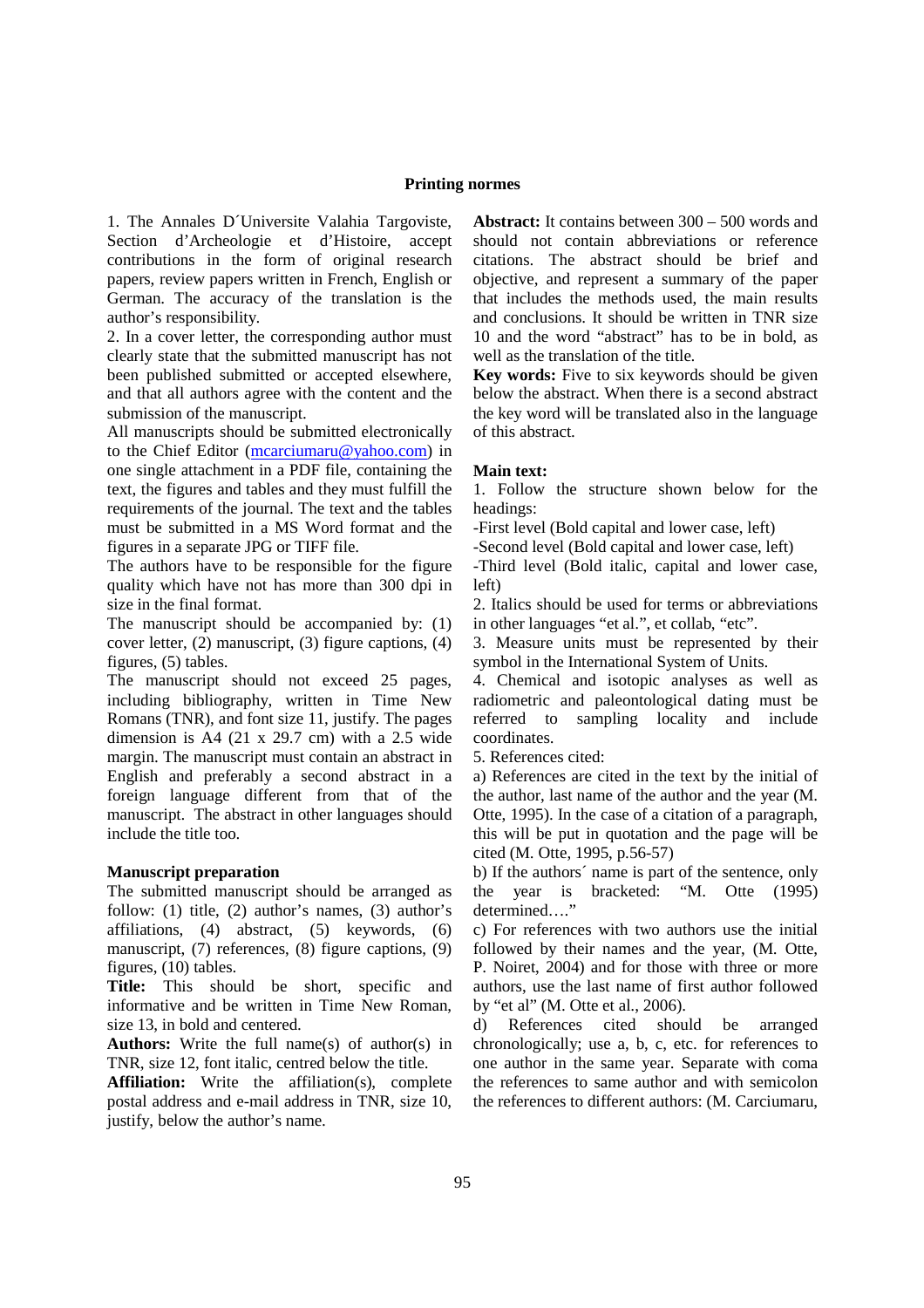### **Printing norms**

2002 a; M. Carciumaru, 2002 b; M. Anghelinu, 2005).

### **References**

1. The title "References" will be written in TNR, size 11, bold, centered, upper case.

2. Include only references cited in the text, figures, captions, and tables.

3. Arrange the references alphabetically by first author and then alphabetically by second author. If more than one reference of the same author(s) is included, arrange them chronologically.

4. For references with more than two authors, list alphabetically by first author and then chronologically.

5. Do not abbreviate journal titles or publisher names

6. For the most common cases, follow the examples:

a) Papers in periodical journals

Last name(s), Initial(s), Year, Article title (italic font), Journal title, volume, pages.

Demars P.-Y., 2008, *Paleogeographie de l´Europe dans la premiere partie du Paleolithique superieur – Premiers travaux*, Annales d'Úniversité Valahia, Targoviste, Section d´Archeologie et d´Histoire, Tome X, Numero 1, p. 29-45.

b) Books

Last name(s), Initial(s), year, Book title (Italic, bold), Publisher, City of publication, no. of pages, no of figures, tables, ISBN

Carciumaru M., Anghelinu M., Nitu E-C., Cosac M., Muratoreanu G., 2007, *Geo-Archeologie du Paleolithique moyen, Paleolithique superior, Epipaleolitique et Mesolithique en Roumanie,* Editura Cetatea de Scaun, Targoviste, 187 p., 48 fig., ISBN 978-973-8966-38-3

c) Chapters in books

Last name(s), Initial(s), year, Chapter title  $(in Italic), in Last names(s), Initial(s) (ed(s.), Book)$ title(Italic, bold), Publisher, City of publication. No. pages and figure, ISBN, chapter pages.

Carciumaru M., 1978, *Studiul paleoclimatic si geocronologic asupra unor statiuni paleolitice din Banat,* in Florea Mogosanu, *Paleoliticul din Banat***,** Editura Academiei Romane, Bucuresti, 152 p., 53 fig., p. 83-101.

d) Proceedings from symposia and conferences Last name(s), Initial(s), Year, Title (Italic), in Symposia/conference name (Italic, bold), Publisher (Italic), City of publication, ISBN, pages.

Carciumaru M., 1994, *Paleoenvironnement et*

*chronostratigraphie du Paleolithique moyen et superior en Roumanie, Paleoecologie et geochronologie des industries du Paleolithique superieur ancien de la Roumanie,* in *El Cuadro geochonologico del Paleolítico superior inicial*, *Museo y Centro de Investigacion Altamira. Monografías*, No.13, ISBN 84-8181-024-X, p. 15- 23.

e) Unpublished thesis or reports

Last name(s), Initial(s), Year, Title, University, company, etc, City, Type of work, pages.

Geneste J-M., 1985, Analyse lithique d´industrie mousteriennes du Perigord: une approche technologiques du comportament des groupes humains au Paleolithque Moyen, These presentee a L´Universite de Bordeaux I pour lobtention du titre de Docteur, Universite de Bordeaux I, 577 p. f) Maps

Author(s), Initial(s), Year, Type, Title and map number, scale, Publisher, City of publication, Map series, number of sheets.

Patrulius D., Dimitrescu R., Dessila-Codarcea M., Gherasi N., Popescu I., Popa E., Bandrabur T., 1968, Harta geologica, Scara1:200.000, Brasov, Comitetul de Stat al Geologiei, Institutul Geologic, Bucuresti, 68p

## **Figure captions**

A list of figure captions should be supplied on a separate sheet(s), numbered consecutively and included after the list of references.

The captions should include the figure number and a figure description. The description should be precise and contain the explanation of all symbols and abbreviations used.

# **Figures**

Each figure (maps, graphs, photographs) must be submitted on a separate sheet, be clearly identified with figure number and first author name.

 Submit figures as close to the final size as possible.